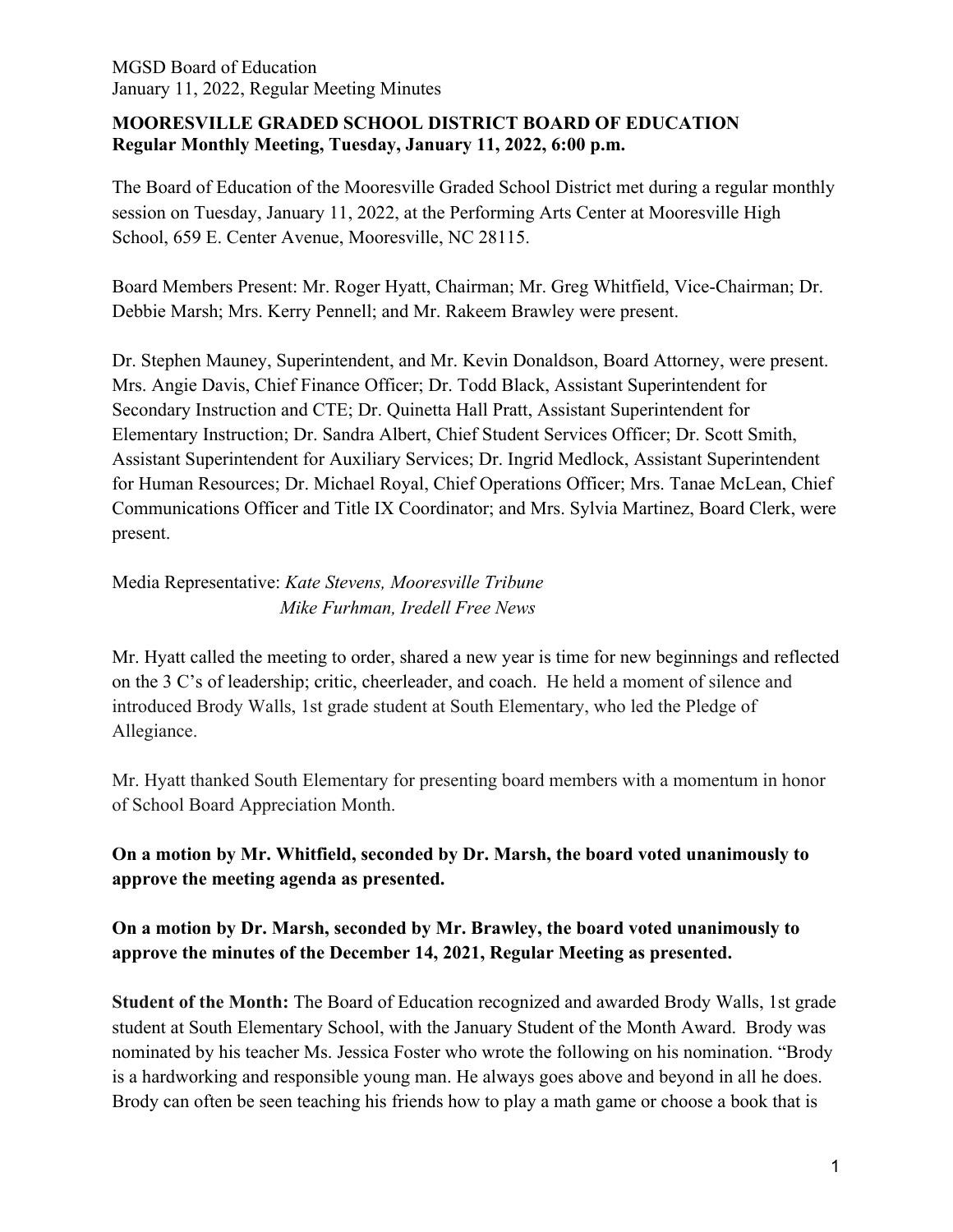just right for them. We love the way Brody always comes to school excited and ready to learn every day!"

**Artists of the Month:** The Board of Education recognized and awarded the South Elementary Second Grade Class of 2021-2022 with the Artists of the Month Award. They were nominated by their music teacher who wrote the following on the nomination form. "Over the past two years, each student has experienced school in a way that was on no one's radar two and a half years ago. This year's secondgrade class at South Elementary is no exception. Their Kindergarten year was interrupted by a global pandemic. Their first-grade year was primarily spent on an iPad. Their second-grade year, while in person, has been filled with many, many changes, challenges, and obstacles, including school-wide construction. This group of students is resilient, and it shows. "Our second-grade classes at South were chosen as Artist of the Month for their participation in the 2021 Global Peace Day project. This project was led by Cheryl McCrorey, our School Library Media Coordinator and assisted by Melanie Kalkan, chorus teacher at Mooresville High School. They collaborated with the MHS chorus to learn and perform the song "Be a Light" by Thomas Rhett. This performance was recorded here in the Mooresville High School Performing Arts Center and then pieced together with other song performances from classes in many cities, states, and countries. Our students lifted their voices in song, even in the midst of chaos, and the result was a beautiful representation of unity and peace." A representation of South's Second Grade class and two MHS students performed for the board the song from project.

**ABCD Award(s):** The January Above and Beyond Call of Duty Awards were presented to two MGSD Payroll Specialist at the district central office; Mrs. Shelley Brown, Lead Payroll Specialist and Mrs. Leigh Anne Thornhill Payroll Specialist. They were nominated by Mrs. Angela Davis, Chief Operations Officer, who wrote the following on their nomination forms. "

"**Shelley Brown** is a well-known and well-respected name in the Mooresville Graded School District for good reason. Shelley consistently puts the needs of others before herself and will bend over backwards to help current, former, and potential employees. It is not uncommon to walk by Shelley's office late in the afternoon and see her unopened, untouched lunch sitting on her desk as it is more important for her to take employee phone calls or meet with potential retirees, than to stop and eat lunch. She puts her heart and full effort into all aspects of her job and deeply cares about the employees of the district. Shelley never complains and will tackle any additional tasks that are required to get the job done. The pride she takes in her work is evident daily."

"**Leigh Anne Thornhill** came to MGSD in June of this school year and has been making an impact from day one. From streamlining AESOP and Synovia import processes to creating payroll forms, Leigh Anne hit the ground running and hasn't stopped since. She never hesitates to help a co-worker or employee and will many times find a way to simplify or automate a process. Leigh Anne's desire for accuracy and excellence in every payroll process is apparent. It is rare to ever see Leigh Anne anywhere outside of her office as she is always in front of her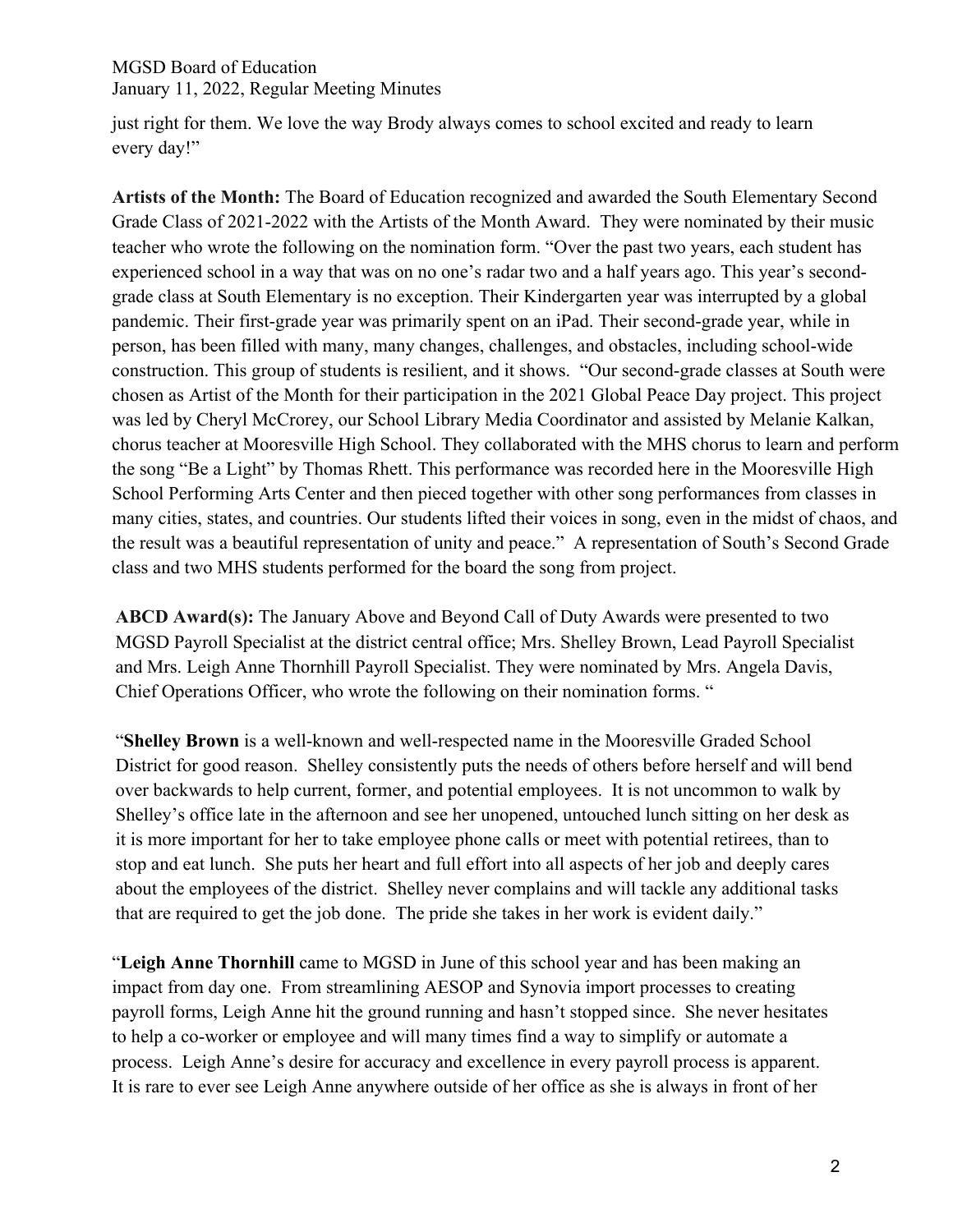computer working hard. She brings immeasurable value to the payroll department and her work ethic and commitment to excellence is recognized by many. Her presence in the finance department truly makes a difference every day."

**Instructional Highlights:** South Elementary School - "South Morning Shoutout"

Dr. Pratt introduced Media Specialist, Mrs. McCrorey who provided a presentation and explained the South Elementary School, "South Morning Shoutout". Mrs. McCrorey advised that the "South Morning Shoutout" is a daily morning news program led by 3rd grade students. She advised that the program increases student engagement, helps to start each day on a positive note, and helps to build community within the school. Each morning the news program begins with announcements, the Pledge of Allegiance, weather forecast, current events, and birthday shout-outs. It also features a segment each day with a different instructional focus. Mrs. McCrorey provided an overview of the daily educational focuses provided Monday - Friday and the popular segments enjoyed by all.

**Schedule Next Meeting:** The next regular school board meeting will be held on Tuesday, February 8, 2022, in the Performing Arts Center at Mooresville High School at 6:00 p.m.

### **Staff Report:**

A. **Construction Report:** Dr. Royal provided an updated construction report and advised that the kitchen renovations continue at South Elementary & Park View Elementary, kitchen concrete floors were poured last week, and the gymnatorium foundations were poured at both schools. He shared that the relocation of the front entrance at South Elementary is underway and will be completed by February. Dr. Royal shared that he has been working closely with Principal, Dr. Cottone, maintenance staff, and the renovations general contractor to ensure that the South Elementary front office re-location is completed with the necessary components for student and staff safety. He shared that site-work is underway at the Selma Burke Middle school and the construction crews are preparing the lot for the construction to begin. Dr. Royal reported that the district has once again partnered with the company Edulogy to assist MGSD in creating new school attendance boundaries that will go into effect when the Selma Burke Middle School opens in the fall of 2023. He advised that the district would hold multiple community attendance boundaries meetings to gain feedback and input from all district stakeholders. Dr. Royal will continue to update the board on the process and will present a final attendance boundaries proposal at the December 2022 board meeting. Dr. Royal shared that two draft calendar proposals for the 2022-2023 school year would be presented to the board for first reading. Lastly, Dr. Royal provided an athletic update for the Winter athletic programs at Mooresville Middle School and Mooresville High School, provided the team's final standings, and thanked the athletes and coaches for their hard work. Dr. Royal advised that the Spring athletic season will begin in in March with tryouts beginning in February.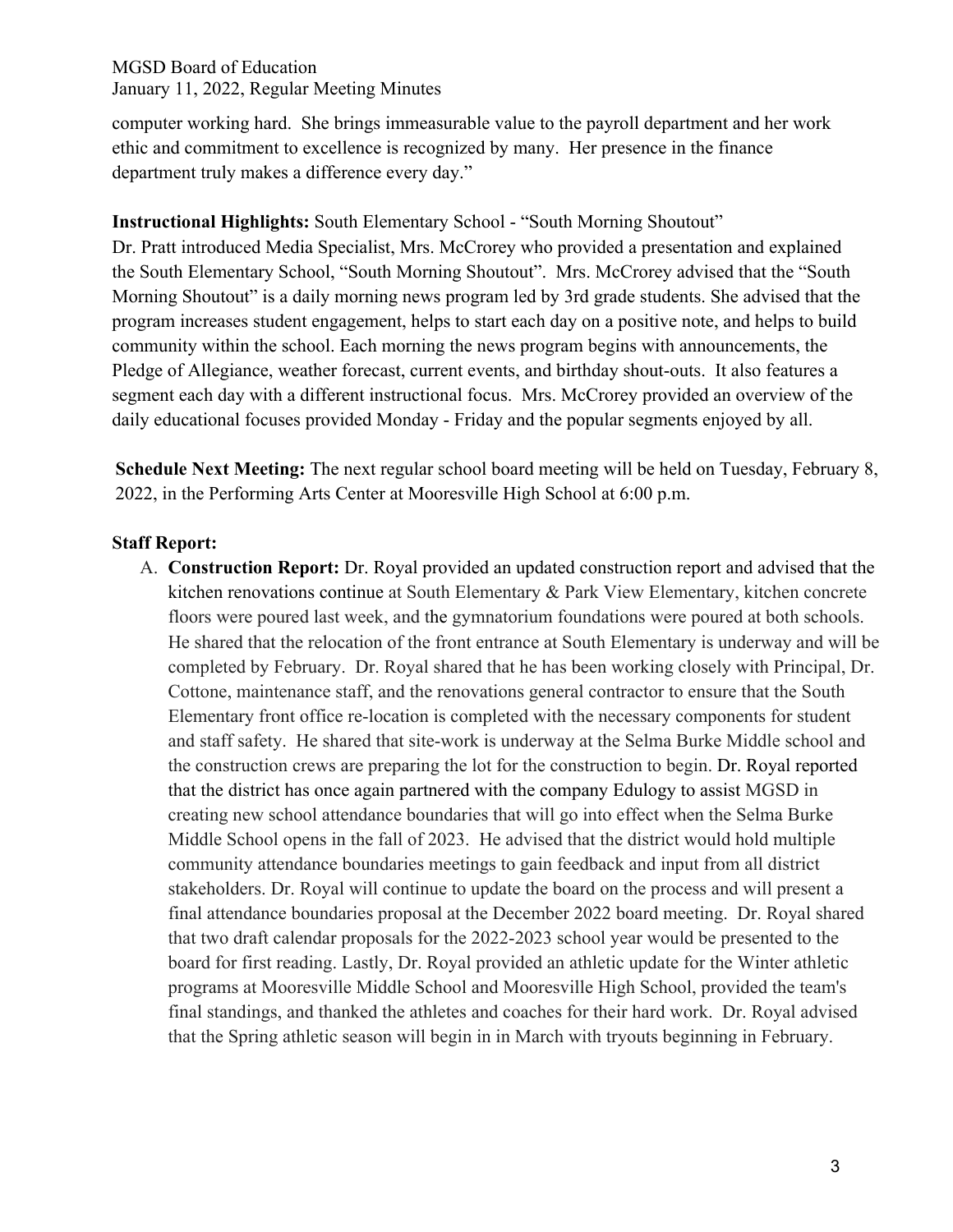- B. **Auxiliary Report:** Dr. Smith provided an updated Auxiliary report and advised things are going well in Technology, School Nutrition, BASP, and Maintenance. He advised that the Transportation Department continues to be the area in the district with the most need as they continue to deal with the challenges caused by the bus driver shortage. Dr. Smith reported the district continues to look at various options for hiring bus drivers, they are reviewing bus driver pay tables, and discussing pay increases. He shared that due to the bus driver shortage, MGSD has permanently doubled up on several bus routes and the district is reviewing some outlying areas and considering combining MMS & MHS students on the same buses as well as combining Intermediate and Elementary students together on the same buses. Dr. Smith advised that he make sure that parents are kept well-informed of any transportation changes or issues.
- C. **Instructional Report:** Dr. Pratt provided an overview of the implementation of the Language Essentials for Teachers of Reading and Spelling (LETRS) Training Program for Pre-K and K-5 educators as mandated in the Senate Bill 387 – The Excellent Public School Act mandating that reading instruction is grounded in the "Science of Reading," an evidence-based instruction method shown to help improve reading proficiency in young learners. Dr. Pratt advised that the Senate Bill 387 also includes the vendor - Voyager Learning that the NC districts will use to enhance reading instruction. The vendor Voyager Learning owns the LETRS Training Program, a professional learning program that provides educators and administrators with the skills they need to master the fundamentals of reading instruction. She indicated that the LETRS training and course work will be extensive for our educators but vital for reading literacy. Dr. Pratt shared that in addition to their teacher's responsibilities, teachers will be required to complete 8 units of coursework in 2 years; 2 units per semester. Principals will also attend 2 full days of administrative professional learning sessions. Dr. Pratt gave a shoutout to the Calendar Committee for ensuring that Teacher Workdays were embedded in the 2022-2023 calendar options, allowing teachers with the time needed to complete the state required LETRS training. Dr. Black provided a secondary instructional update and advised that the new semester has started off strong and advised that MHS will hold a second semester virtual Open House on January 20, 2022. Dr. Black advised that the MHS Fall semester endof-course exams (EOC's) are now complete, test participation exceeded 95% in all subjects, and administrators are currently examining and analyzing data by subgroups in preparation for data meetings that will begin in February. The EOC results will be presented to the board at the February meeting. Dr. Black shared that Mooresville Middle School will begin administering the State Check-Ins during the month of January, and the district curriculum team is working to establish the Summer Social Studies workshop to include the new Social Studies curriculum that will be implemented next school year. Summer school preparations are underway, and the initial plans include; traditional summer school, CTE Summer Enrichment Camps, and Jump Start programming for at-risk rising 7th and 9th grade students. Dr. Black shared that plans are underway for training and for the implementation of the Check and Connect Program for students in the secondary grade levels for the 2022-2023 school year. Both MHS and MMS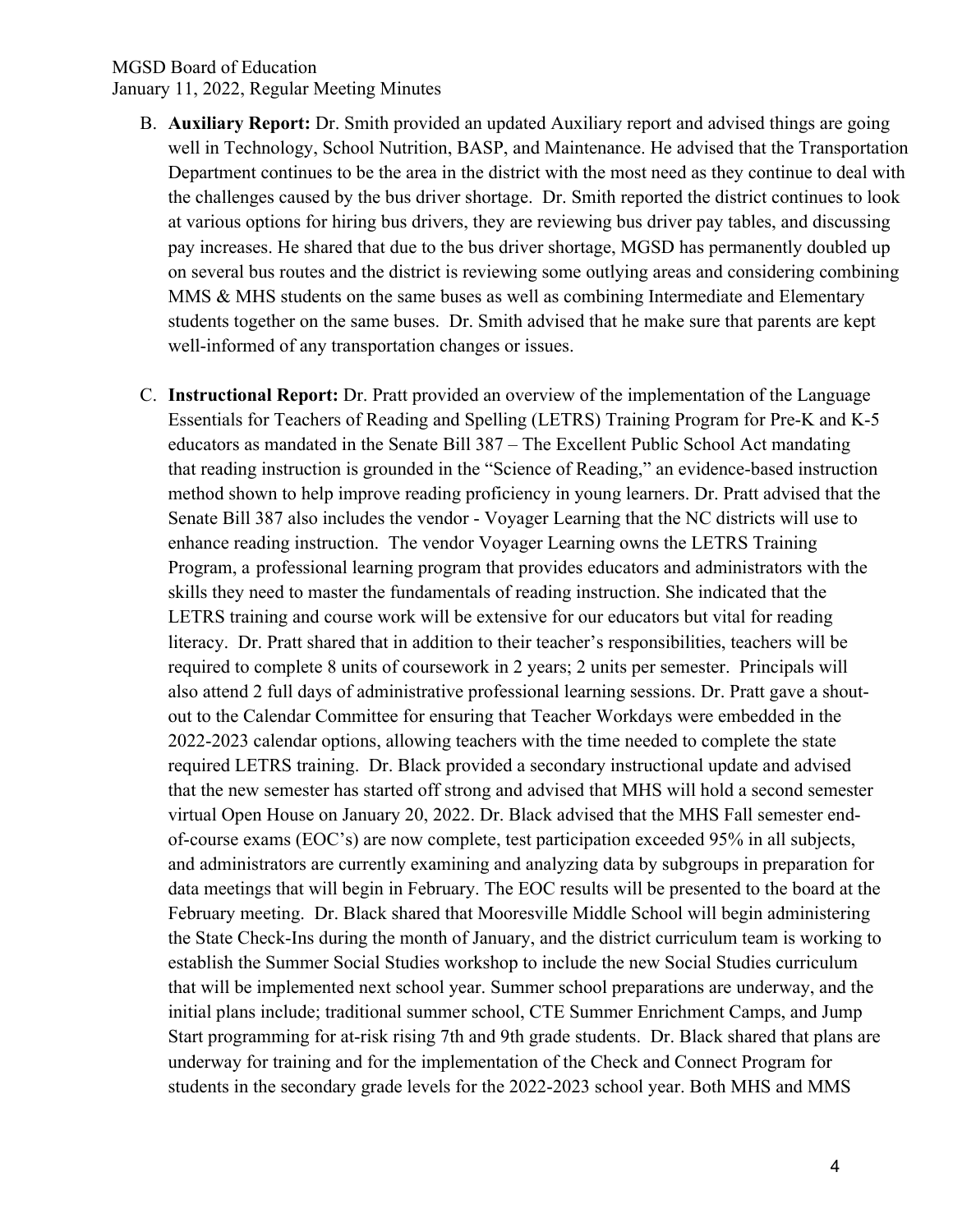were accepted into the Check and Connect Program - Cohort-4; an extensive whole child initiative that pairs at-risk students and their families with a mentor for two years. Finally, Dr. Black shared that the Assistant Principal Academy was held last week and provided a teacher evaluation training.

- D. **Student Services Report:** Dr. Albert provided an updated student services report and advised that EC students at MGSD are adjusting well to the school routines upon their return from Winter break. She indicated that summer school plans for students with disabilities are underway and staff will be reviewing student data in order to provide additional EC services and other related services this summer to address the learning gaps caused by the pandemic. Dr. Albert advised that ESL teachers attended ACCESS training last week and the ACCESS testing window will be from January 24, 2022 - March 4, 2022. Finally, Dr. Albert recognized all the student services staff members who have continued to work closely throughout the pandemic as well as recently as our district and community have recently faced tragedies. She stated she is humbled to work with such an incredible group of educators during these difficult times and thanked them for their hard work.
- E. **Business Services Report:** Mrs. Davis provided the board with employee pay raise and legislated bonus information that was recently provided by the Department of Public Instruction (DPI) with respect to the salary increases included in the new 2021-2022 NC Biennial Budget that was signed into law in November. The new salaries will be retroactive back to the beginning of the 2021-2022 fiscal year, with a one-time retro payment being received in February. Mrs. Davis provided a breakdown of the staff pay raises for teachers, classified staff, central office staff, instructional support personnel, principles, and assistant principals. She also provided a breakdown of the staff bonus pay information for eligible employees and advised that each permanent and eligible employee will receive a one-time State Premium Pay bonus, with most employees receiving a \$1,500 payment. Most teachers and certified instructional support will receive a total of \$2,800 in the varying bonus payments, and principals will receive between \$2,800 and \$3,300 in bonus payments. The staff pay increases  $\&$  bonuses will be reflected on the January 31, 2022, checks.
- F. **Human Resources Report:** Dr. Medlock provided an update on the MGSD Principal Fellows selection process for the Principal Fellowship Program at the University of North Carolina - Charlotte and shared that 6 MGSD candidates will interview on Tuesday, January 18, 2022, for final selection. She shared that the Mid-Year Mentor Meetings will be held on Monday, January 24, 2022, Beginning Teachers Meetings will be held on January 31, 2022 & February 1, 2022, and a substitute teacher training will be held on January 27, 2022. Dr. Medlock advised that preparation is underway for the 2022-2023 school year as the Staff Intent Forms will be sent out to all MGSD employees in the coming weeks, and she will begin attending the Spring Recruitment Fairs at colleges and universities. Dr. Medlock shared that due to the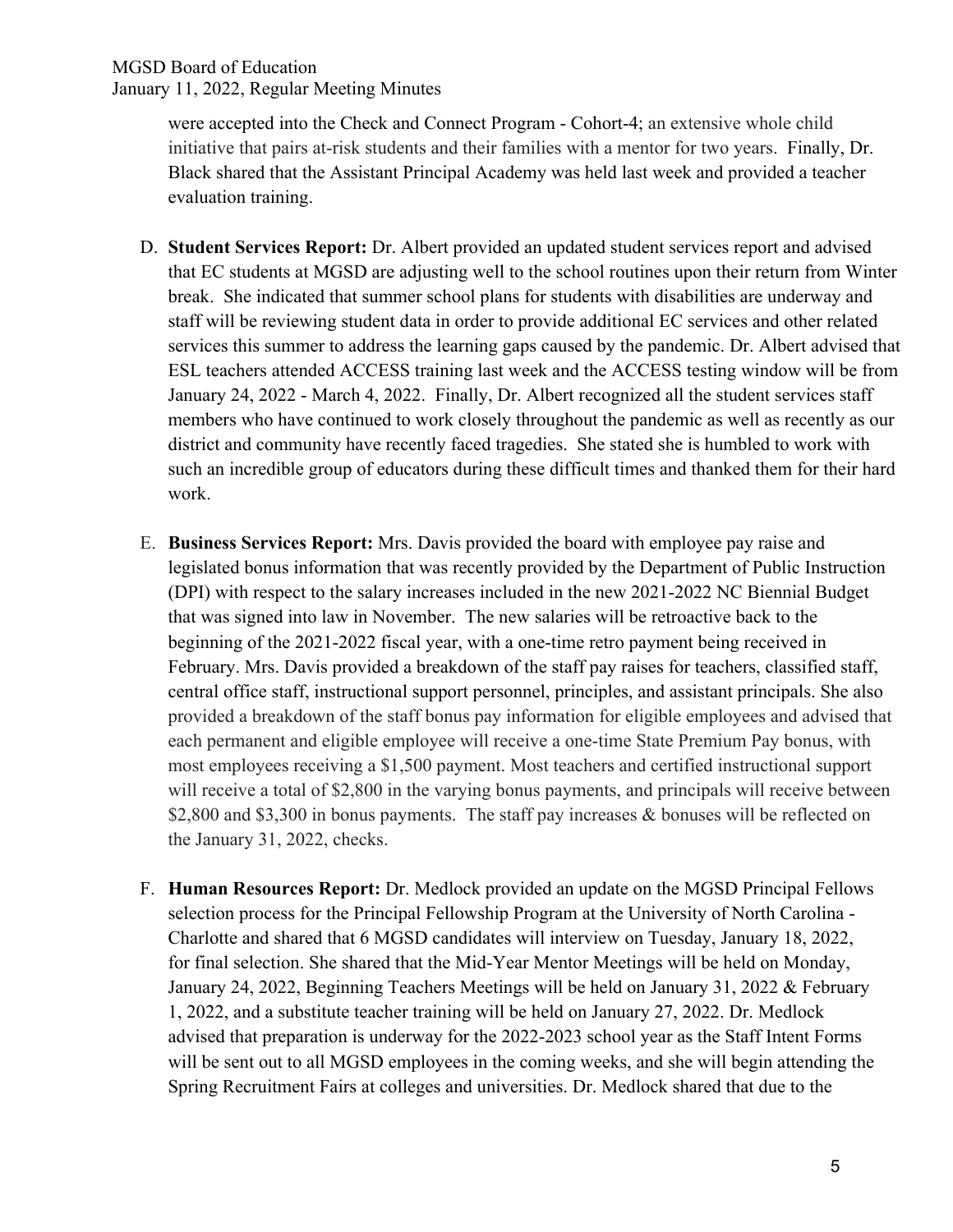shortage of students majoring in Education, many Spring Recruitment Fairs are being combined. Lastly, Dr. Medlock provided an updated Staff COVID-19 Report since our last regular board meeting on December 14, 2021: A total of **126** COVID-19 Staff Reports have been made, bringing the total number of COVID-19 Staff Reports to **395.** Out of the **126** new COVID-19 reports that were received, 83 are licensed staff and 43 are classified staff. Out of the **126** new COVID-19 reports, **61** of those reports are staff who were exposed to someone who tested positive. Out of the **126** new COVID reports, **51** staff members tested positive. A total of **104** staff members have had to quarantine since December 14, 2021. Out of the **126**  new COVID reports, a total of **65** staff members provided their vaccination status, with **37** of the **65** being fully vaccinated. (approx. 5% of total staff).

- G. **Public Communication Report**  Mrs. McLean advised that the annual Martin Luther King Jr. breakfast was cancelled, but the district will be participating in the Martin Luther King Jr. Service Projects that will be held in Mooresville on Saturday, January 15, 2022, at The Christian Mission and The Serenity House. Mrs. McLean shared that the second PAC and TAC Meetings held on January 10, 2022 and will provide the board with notes from that meeting. Mrs. McLean advised that the School Health Advisory Committee (SHAC), that was put on hold last year, will be reconvening and holding its first meeting on January 12, 2022, and thanked Dr. Marsh for being part of the committee. Although the SHAC committee was put on hold last year, the district continued providing school wellness through the meal delivery services, vaccination clinics for those who chose to take part, and mental health hotlines through our mental health partners. Finally, Mrs. McLean advised that the NC StrongSchools Public Health Toolkit by the Department of Health and Human Services (DHHS) was updated on January 10, 2022, and provided the updated COVID-19 data as of 2:45 p.m. today, for both MGSD staff and students at each school and other district facilities: **Total # of individuals that are COVID-19 positive = 80** (staff =  $10$  / students =  $70$ ), MHS =  $35$ , MMS =  $3$ , MIS =  $11$ , EMIS =  $7$ , PVES =  $3$ , RRES = 10, South = 9, Other = 2; **Total # of individuals quarantined due to being identified as a close contact = 195** (11 staff/184 students), Community = 148, School = 47; **Total # of individuals exempt due to both individuals being masked = 189,** School = 189 (all students); **Total** # of **individuals exempt due to being up-to-date on vaccinations =**  $39$ **, Staff = 6, Students =**  $33$ **; Total # of individuals exempt due to being COVID + = 1 (student); Current County Numbers Positivity rate = 30.7** (16.5 January 4) Cases per 100K = 1409 (418 January 4).
- H. **Superintendent's Report**  Dr. Mauney reported that the students return from winter break is going well and everyone getting back into their normal routine. He thanked everyone that was recognized at tonight's board meeting for their positive contributions to the district and community and gave a special thank you to the second graders and MHS students for their performance. Dr. Mauney thanked the district executive team and board members for provided coverage to over 90 elementary classes over the last several weeks, allowing teachers the time to complete the required individual student assessments. He also thanked Ms. Jemma Conley, the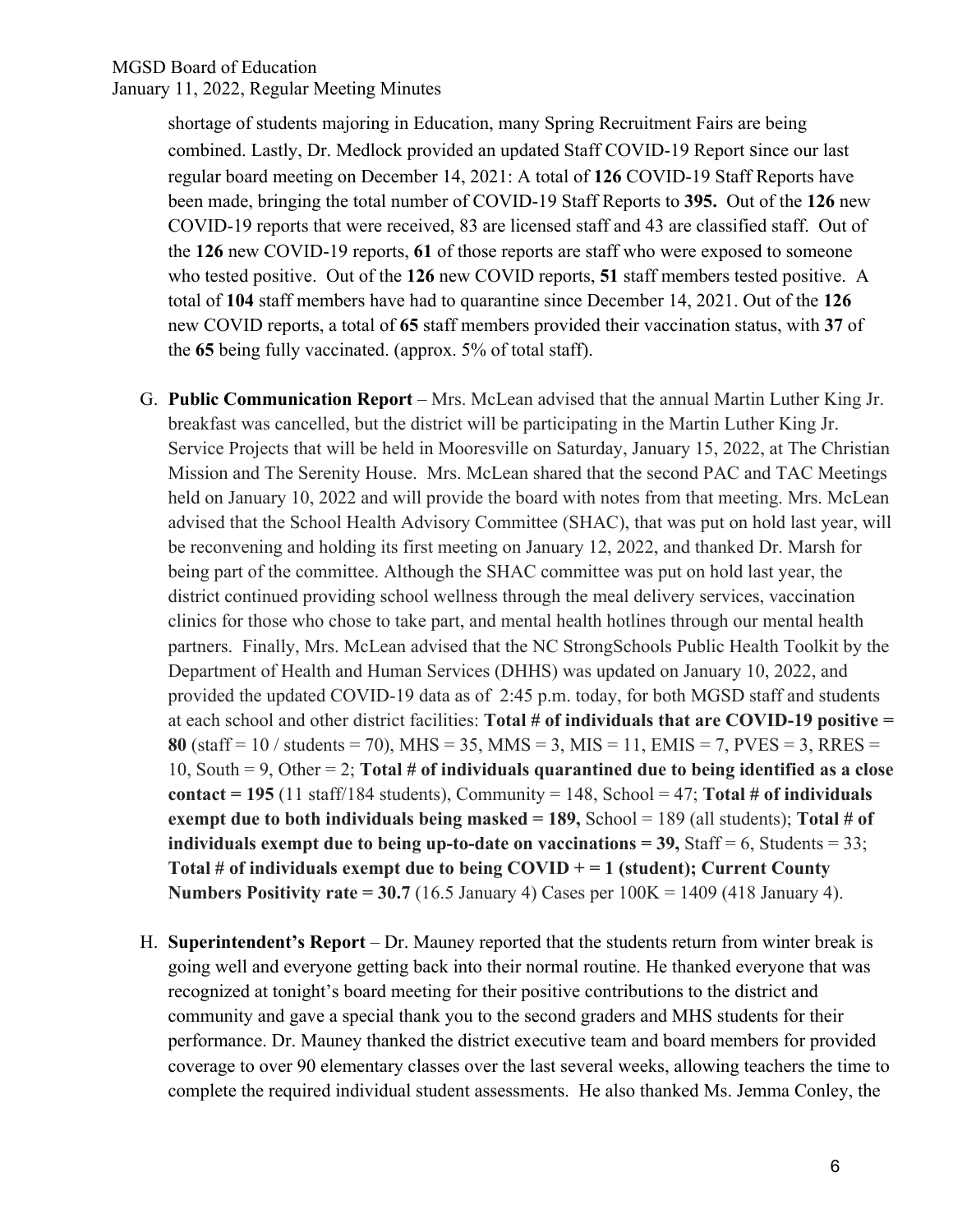Elementary Instructional Specialist, for creating & provided them with the lessons. Dr. Mauney advised that January is School Board Appreciation Month, and he expressed his appreciation for having a committed school board and thanked them for all that they do for our district and community. Lastly, Dr. Mauney shared that the 2022-2023 calendar options would be presented to the board for first read and advised that the district will be sending all district stakeholders a survey seeking feedback on the two draft calendars options.

I. **Board Events and Announcements:** The Board reviewed the upcoming events as listed on the calendars included in their December board packet.

**Presentation of 2022-2023 School Year Calendar Options:** First Reading – Dr. Royal provided the board with a presentation of the two 2022-2023 school year calendar draft options for first read and asked the board to review the proposed calendar options that will be brought for approval in February. He shared that the calendars were drafted with the help and input from the district's Calendar Committee that is represented by district administrators, teachers, MMS & MHS students, and parents from each school. Dr. Royal advised that both draft calendar options; Calendar 1 & Calendar 2, meet the 215 working days state requirements and have additional days in case of increment weather. The first calendar option has a school start date of August 10, 2022, and the second calendar option has a school start date of August 29, 2022. He provided highlights of both calendars and shared some important school dates on each calendar. Dr. Royal advised that a survey seeking feedback on both of the calendar options will be sent to parents and staff next week.

**Approval of Audit Contract:** Mrs. Davis presented and requested board approval of the audit contract with the firm of Anderson, Smith & Wike LLC to provide the required audit for MGSD for the fiscal year ending June 30, 2022.Mrs. Davis advised that this firm is utilized by many school districts and MGSD has been working with them for many years. **On a motion by Mr. Whitfield, seconded by Mrs. Pennell, the board voted unanimously to approve the audit contract for the year ending June 30, 2022, as presented.**

**Board Policies:** First Reading – Mrs. Davis presented the following 8 board policies being presented for first reading. The policies except board policy - 2300 were given to us by the NCSBA and have only minor changes to wording, legal references, and/or cross-references.

| <b>Policy Number:</b> |                   | Name:                                                               |
|-----------------------|-------------------|---------------------------------------------------------------------|
|                       | a) 1725/4035/7236 | Title IX Sexual Harassment – Prohibited Conduct & Reporting Process |
|                       | b) 1726/4036/7237 | Title IX Sexual Harassment Grievance Process                        |
|                       | c) $2300$         | <b>Board Meetings</b>                                               |
|                       | d) $2310$         | <b>Public Participation at Board Meetings</b>                       |
|                       | e) $4329/7311$    | Bullying and Harassing Behavior Prohibited                          |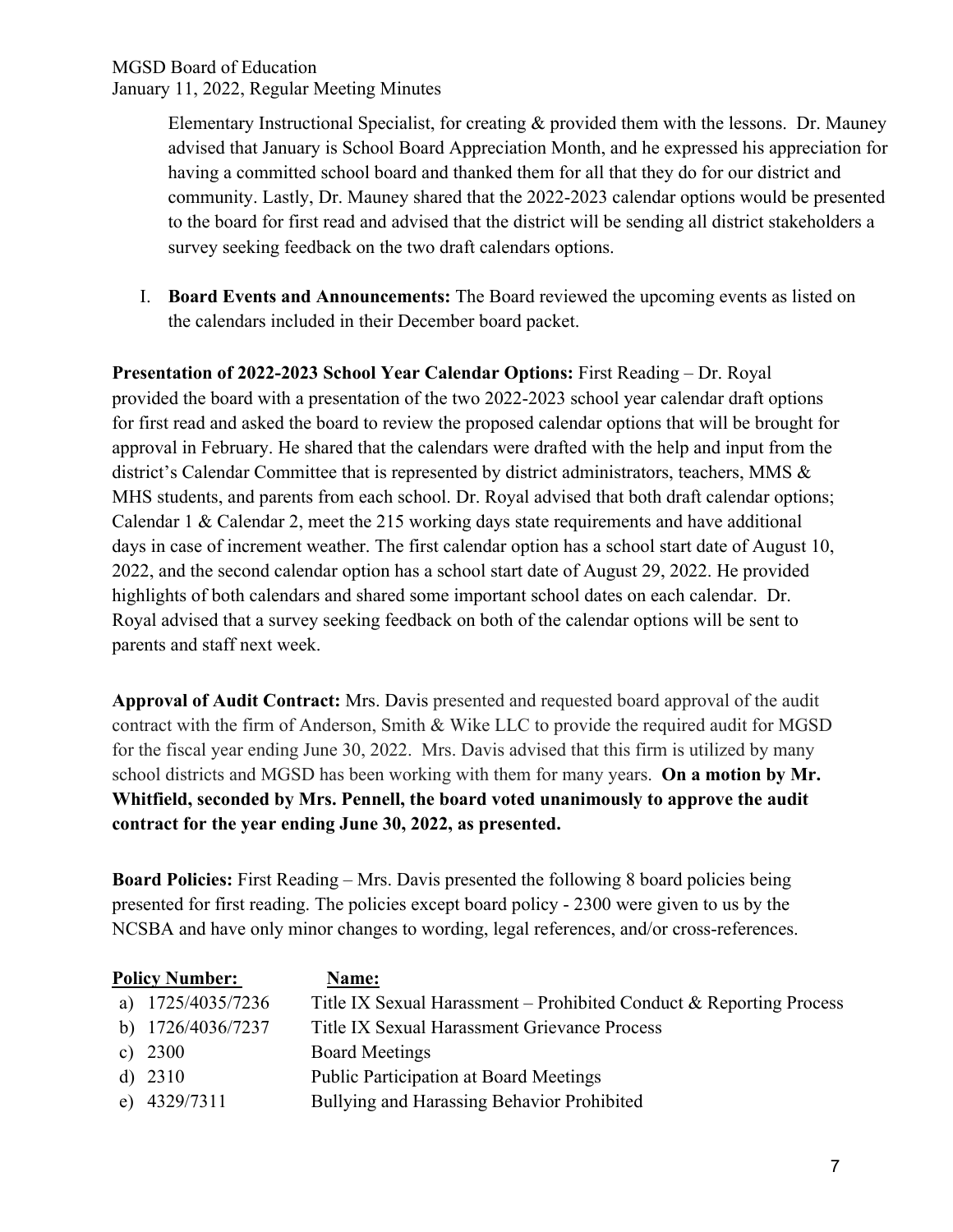| f) $7110$ | Information              |
|-----------|--------------------------|
| $g)$ 7520 | Family and Medical Leave |
| h) $9020$ | <b>Facility Design</b>   |

**Public Comments:** Mr. Kevin Donaldson, Board Attorney, provided the MGSD public comment guidelines and advised each individual will be given 3 minutes to address the board. He introduced each of the 6 following individuals listed on the public comment sign-up sheet: *Teresa Knight, 156 Fellspoint Road, Mooresville, NC; Mr. Knight, Brian D'Amico, 117 Snow Fountain Lane, Mooresville, NC; Brittany Westmoreland, 131Madison Place Circle, Mooresville, NC; Allen Richter,* 9*13 Fieldstone Road, Mooresville, NC; Kristen Belanger, 116 Tulip Drive, Mooresville, NC.* 

**Approval of Board Policy: Face Coverings - 4231/5021/7263:** Dr. Mauney presented and requested board approval of Board Policy: Face Coverings - 4231/5021/7263. In accordance with the requirements in Senate Bill 654, school boards must approve a face covering policy each month for the remainder of the 2021-2022 school year. Dr. Mauney reported that Iredell County is currently still categorized as a "Red" county under the CDC County Transmission Map classification system and presented the board with his Face Coverings Policy recommendation as follows: **(a)** Maintain and approve the current Face Coverings Required Policy that was approved at the emergency called board meeting on January 4, 2022, and until the next board meeting on February 8, 2022. **(b)** That the board adhere to the NCDHHS control measures as we are statutorily required to do and as outlined in the NC Strong SchoolsToolkit, pages 15 & 16. Each of the board members shared their thoughts and concerns based on the current Covid data presented to them and gave their face covering policy recommendations. Upon Mrs. Pennell request MGSD board attorney, Kevin Donaldson provided clarification regarding the expired law (SB 220) that required schools to follow the StrongSchoolsNC Public Health Toolkit. District Attorney, Dean Shatley also provided advisement via email that indicated that although the SB 220 has expired, MGSD still has a statutory obligation to follow the control measures established by the NC Department of Health and Human Services as outlined in the StrongSchoolsNC Toolkit pages 15 & 16.

**On a motion by Mrs. Pennell, seconded by Mr. Whitfield, the board voted unanimously to approve a 5-minute recess to review the email from MGSD Attorney, Dean Shatley.** After the 5-minute recess, Board Chair, Mr. Hyatt requested a motion from the board to recommend and approve a face covering policy for the next month and until the next board meeting on February 8, 2022. Mrs. Pennell presented her Face Covering Policy recommendation to approve the Face Covering Policy as follows: Effective January 18, 2022, Face Coverings will be Optional, unless a school reaches a threshold of 1% of it is population testing positive at which time face masks would be required. The Superintendent would revisit the school data each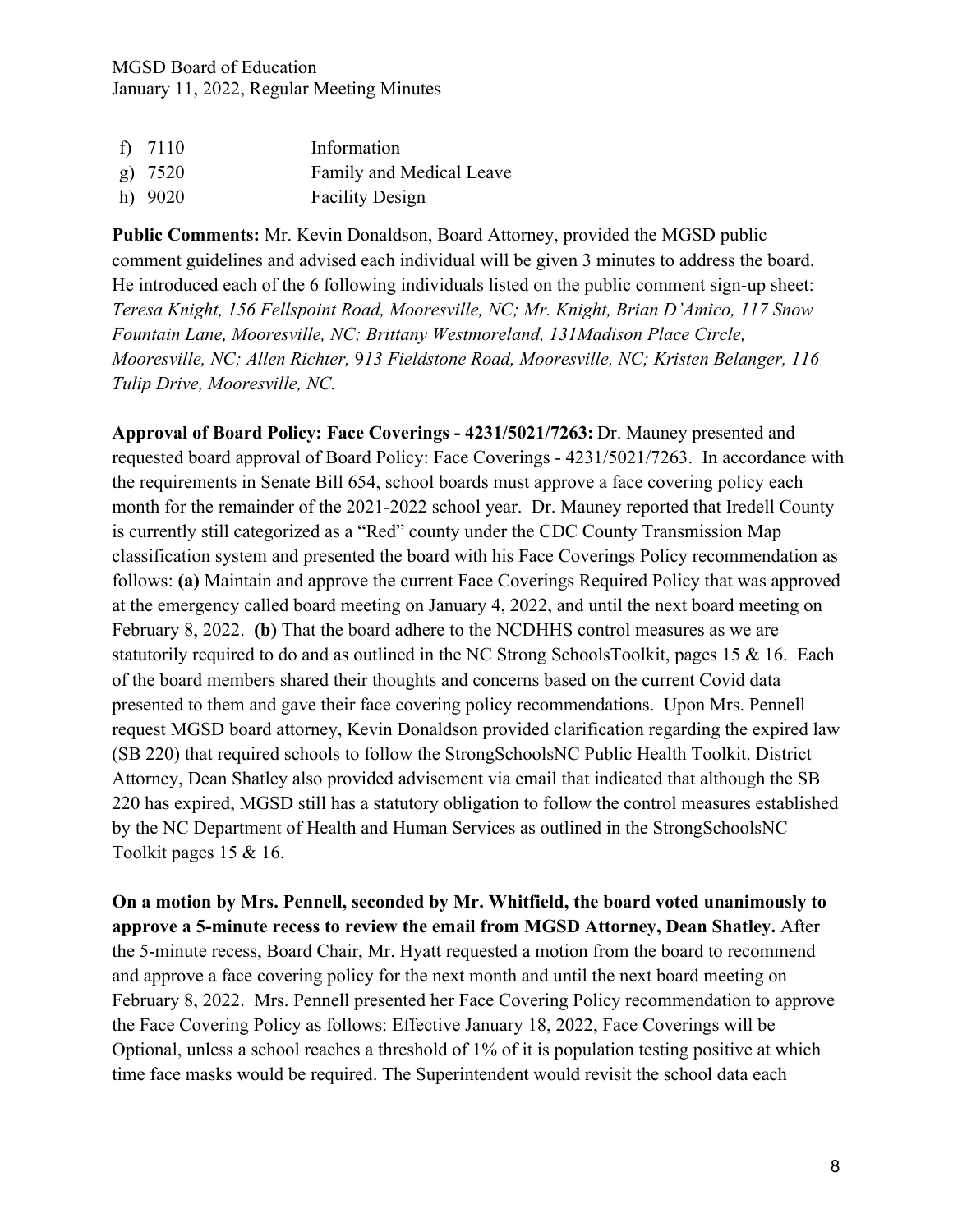Friday to determine conditions for the following week. **On a first motion by Mrs. Pennell, seconded by Mr. Hyatt, the board voted as follows: Mrs. Pennell - yay, Mr. Hyatt - nay, Mr. Whitfield - nay, Dr. Marsh - nay, and Mr. Brawley - nay. With a board vote of 1 - 4, the Face Covering Policy recommendation made by Mrs. Pennell was not approved.** 

Dr. Marsh presented her face covering policy recommendation & first motion for approval. **On a first motion by Dr. Marsh, that was seconded by Mr. Whitfield, the board did not take a final vote and continued their discussions.**

Dr. Marsh presented an amended face covering policy recommendation and an amended first motion. **On an amended first motion by Dr. Marsh, seconded by Mr. Whitfield, the board voted as follows: Dr. Marsh - yay, Mr. Whitfield - yay, Mr. Hyatt - yay, Mr. Brawley - yay, and Mrs. Pennell - nay. With a board vote of 4 - 1, the board approved the MGSD Board Policy: Face Coverings - 4231/5021/7263 as follows: Face Masks Required for all students and staff as well as follow the NC Department of Health and Human Services Isolation and Exclusion Control Requirements and Guidelines that are outlined in the StrongSchools NC Public Health Toolkit, pages 15 & 16. The MGSD Athletic Programs will follow the guidelines set forth in the NC High School Athletics Association (NCHSAA). The board will revisit the mask policy at the February 8, 2021, regular board meeting. Due to federal orders, face coverings will continue to be required on all school buses**

Mr. Hyatt, under G.S. §143-318.11 (a)(6) & (a)(3), announced the board would go into a closed session to review personnel and consult with the board attorney. **On a motion by Dr. Marsh, seconded by Mr. Whitfield, the board voted unanimously to go into closed session.**

**On a motion by Dr. Marsh, seconded by Mrs. Pennell, the board voted unanimously to adjourn from the closed session.**

**On a motion by Dr. Marsh, seconded by Mr. Brawley, the board voted unanimously to approve the personnel list as recommended by the Superintendent.**

### **New Employees:**

Tricia Bodine, 5th Grade ELA, MIS, 01/12/2022, Ma Elmira College 6 years of experience: NY Taylor Evernham, 2nd Grade Teacher, RRES, 01/03/2022, BA University of North Carolina-Wilmington; Beginning Teacher

Stephanie Leander, Social Studies Teacher, MMS, 01/10/2022, MA University of Florida 15 years of experience; Charlotte-Mecklenburg Schools

Torri Safrit, English Teacher, MHS, 01/10/2022, BA University of North Carolina 3 years of experience; Cabarrus County School